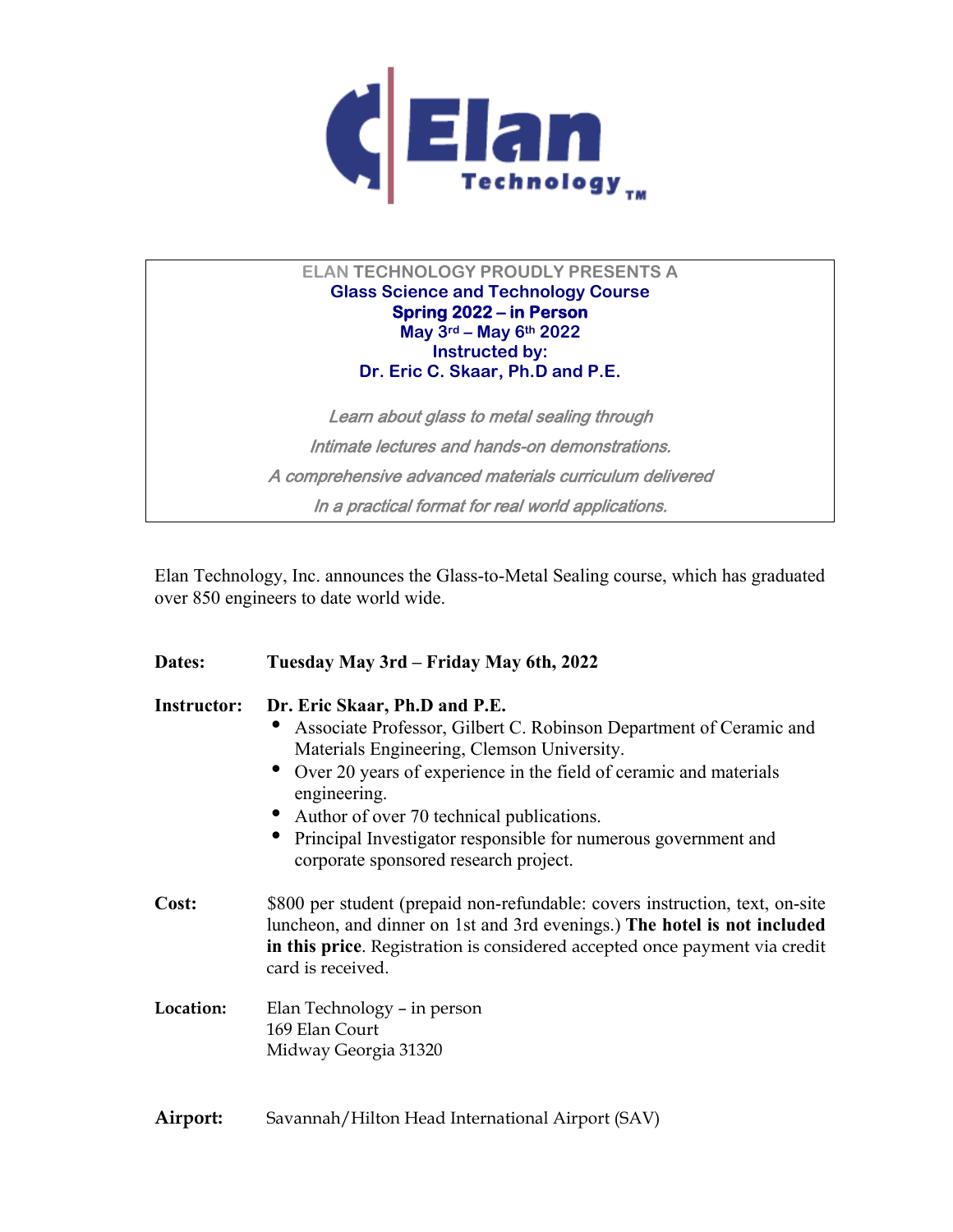| <b>To Enroll:</b> Please contact: |
|-----------------------------------|
| Lacey M. Weimer                   |

### **Course Schedule and Lecture Topics**

### **Tuesday**

 6:00 – 8:00 PM Introduction of Elan staff and attendees: Cocktails and heavy hor d'oeuvres in downtown Savannah **Wednesday– at Elan Technology**   $8:30 - 9:30$  AM Introduction to Materials, and the Glassy State. Lecture 1 – Introduction to Materials Lecture 2 – The Glassy State 9:30 – 10:30 AM Fundamentals Lecture 3 – Glass Melting and Homogenization Lecture 4 – Viscosity 10:30 – 10:45 AM Break 10:45 – 11:30 PM Fundamentals (Cont'd.) Lecture 5 – Thermal Properties 12:00 – 1:00 PM Lunch – on premises  $1:00 - 2:45$  PM Glass to Metal Seals Lecture 6 – Glass to Metal Seals Lecture 7 – Glass to Metal Seals – Design Parameters  $2:45 - 3:00 \text{ PM}$  Break 3:00 – 3:30 PM Glass to Metal Seals (Cont'd.) Lecture 8 – Recommended Glass – Metal Combinations  $3:30 - 5:00$  PM **Stress**  Lecture 9 – Stress in Glass to Metal Seals Lecture 10 – Stress in Glass 5:00 PM

Class Adjourned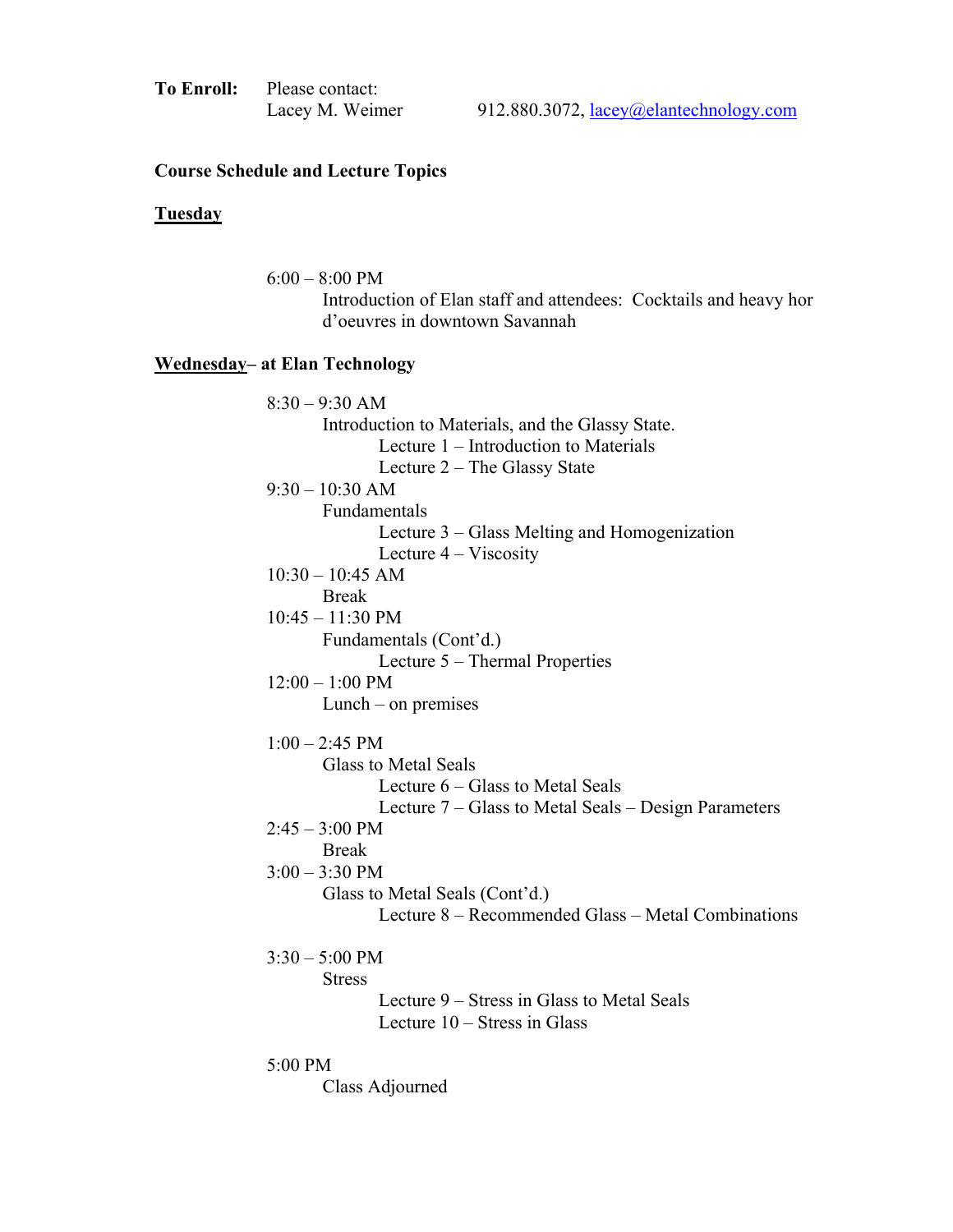## **Thursday– at Elan Technology**

8:30 – 9:30 AM Considerations in Manufacturing Lecture 11 – More Glass to Metal Seals Lecture 12 – Furnace Conditions Lecture 13 – Relevance of Water to Sealing 9:30 AM – 9:45 AM Break 9:45 AM – 12:00 PM Glass Properties Lecture 14 – Some Other Important Glass Properties Glass Ceramics and Other Specialty Glasses Lecture 15 – Sealing with a Glass Ceramic Lecture 16 – Special Sealing Glasses Glass Processing Techniques Lecture 17 – Spray Drying 12:00 – 1:00 PM Lunch – on premises 1:00 – 2:15 PM Group Photograph Elan Plant Tour  $2:15 - 4:00$  PM Glass Processing Techniques Glass Melting 5:00 PM Group dinner

#### **Friday**

8:30 AM – 12:00 PM

 Interactive session for design, production and troubleshooting with Dr. Eric Skaar and the Elan engineering staff. Course Evaluations Diplomas 12:00 PM Class Adjourned